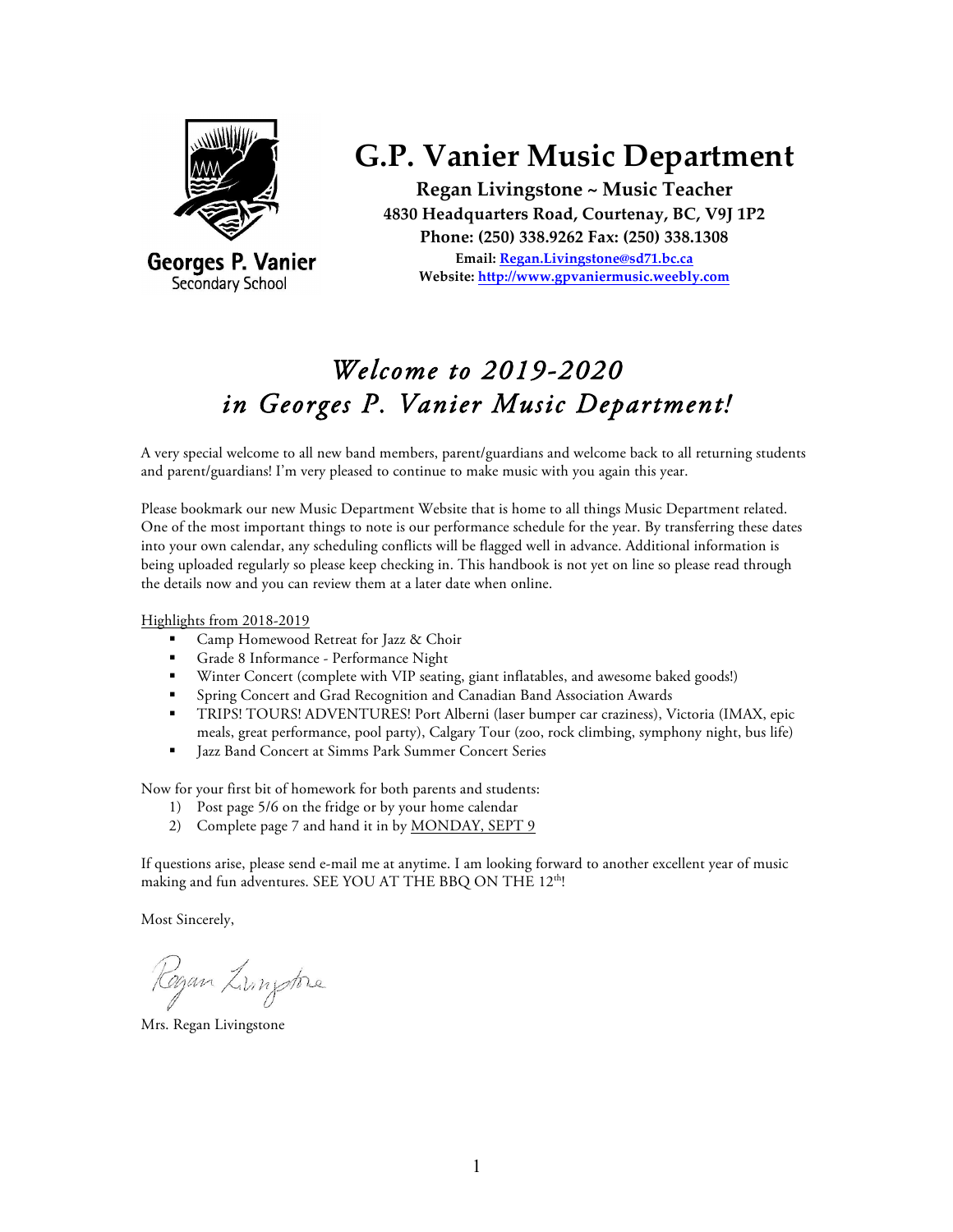## *Concert & Performance Expectations*

All music students perform in formal concerts during the school year fulfilling many of the Music Curricular Competencies in the process leading up, during, and after the event. In addition, students may be called upon to perform in various school and community functions such as assemblies, informal concerts, and pop-up events.

*Students are required to assist with set-up before and tear down after a concert.* Many hands make for light work. After concerts we must return our rehearsal and performance areas to their pre-concert state – or better!

- § *Students are to be in full uniform for all performances unless otherwise stated.*
- § *Students are required to be at all performances unless suddenly taken ill or excused in advance.* Students absent due to illness or special circumstances are required to provide Mrs. Livingstone with signed note from the parent or guardian. When a scheduling conflict arises, please provide at least two weeks notice or if dates of tournaments, meets, recitals are already known, please provide Mrs. Livingstone with a note by October 1st or as soon as you learn the date. We are a 'team' and each 'player' is required for a successful performance.

## *Goal Cards (GCs)*

Please review the following information with your student. Regular home practice is *essential* to achieving success in music. Goal Cards are a tool for students to be accountable for their own learning and are a way to personalize the learning of each musician in the ensemble. Cards are handed out at the beginning of each month and are due in the first week of the following month. For example – September's GCs is due during the first seven days of October; therefore, the last day to hand in your



September GC is Monday, October  $7<sup>th</sup>$ . When GCs are distributed, students will be given time to review the upcoming assignments and set personal goals. At the end of the month, they will reflect upon their progress in order to advance their skills and technique the following month.

Parent/Guardians should see each goal card *at least twice:* at the beginning of the month to make note of their student's goals (initial in the tiny box) and add your signature at the end of the month once you've reviewed your student's progress & reflection. Goal Cards must be signed by a parent or guardian in order to be ready for assessment. Lost your Goal Card? Extra copies will be in the "Assignments" folders, on MyEdBC, and the department website. (example copy also in this package)

## *Assignment Due Dates*

Students are responsible for handing in all work on time. Goal Cards are due during the first seven days of the following month. Late assignments will only be accepted with an accompanying note from home. All other assignments will be given a due date when distributed to the class and some will also be indicated on that month's GC. Assignments include theory, history, and listening activities.

## *G.P.Vanier Choir*

The choir is open to every student in the school! We focus on part singing and having a good time! Enthusiasm is a MUST! If you can talk – you can sing, all it takes is a little effort.  $\odot$  Our first rehearsal is on Monday, September 9 at lunchtime. Students will have 10 minutes prior to the start of rehearsal to eat their lunches so feel free to bring them with you so that you're ready to start right away. Commitment to this group is crucial to its success so plan your lunchtime carefully.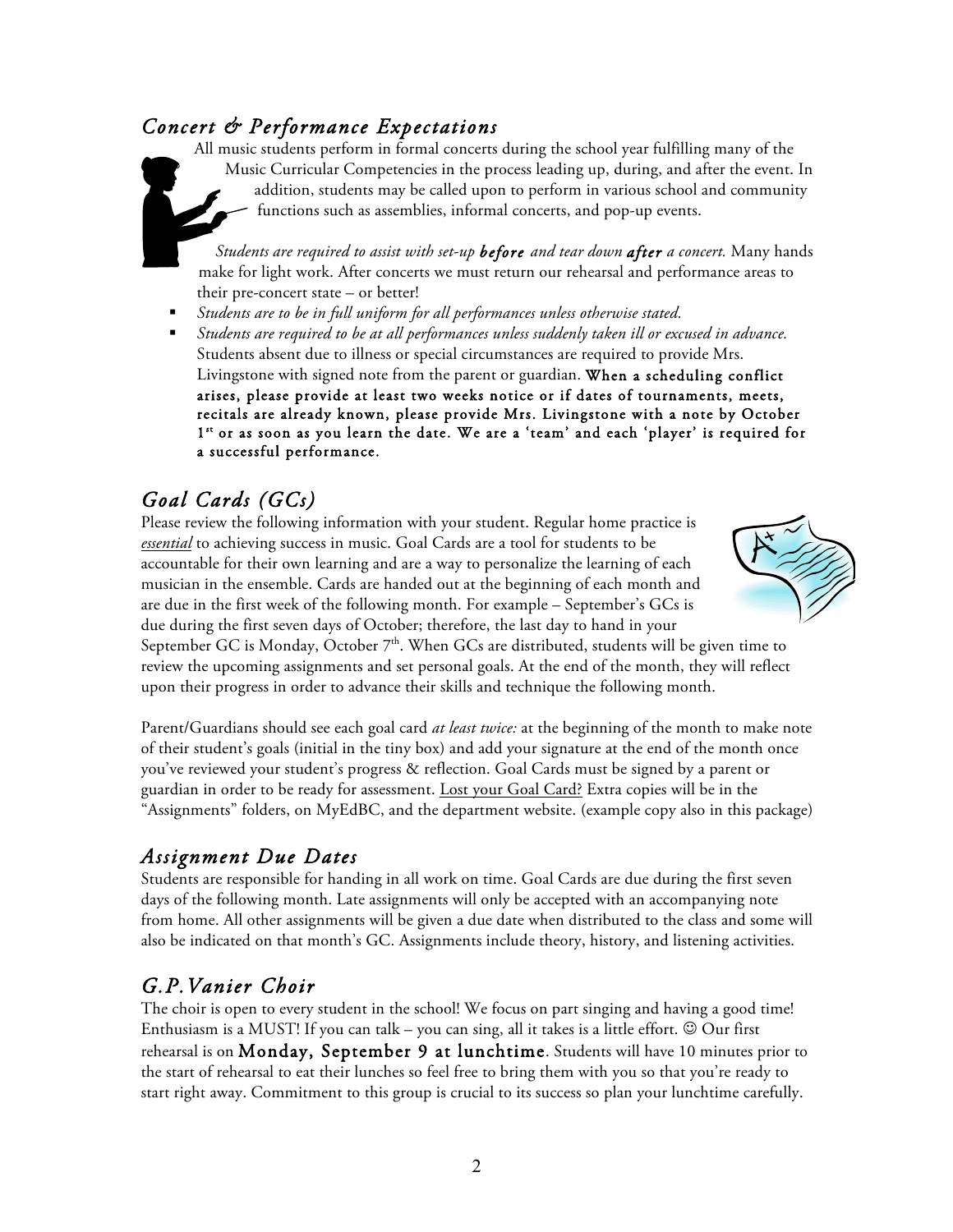## *Music Department Uniforms*

Uniforms are to be worn for all performances unless otherwise indicated by Mrs. Livngstone. Through your hard work, you have earned the right to wear a music uniform, so please keep your uniform, neat, clean, tidy and wear it with pride. Uniforms are not to be left in your locker, someone else's locker, or in the band room. Take care of it! Remember that Thrift Stores are good place to look for uniform pieces such as black pants and black dress shoes.



Black Music shirt (Gr 8's: Green T-Shirt) Black pants\* Black closed-toe shoes Black socks Music Department Tie

*\*jeans/leggings/yoga-pants are not acceptable uniform bottoms \*pant length must be to the ankle (not capris)*



Shirt purchasing information is online and will be discussed in class in September.

### *Materials*

Students are to come to all classes with the following items (see course outline)

music book IN folder (both provided duotang for GCs and assignments extra reeds, valve oil, cleaning cloth/wand *positive attitude!*

pencil with eraser instrument in working condition

### *Cell Phones*

Mobile devices are to remain off during rehearsals and are not permitted to be with the student during class time. A safe, portable, storage unit is available for students to store their phone. This is also helpful during emergency procedures when cell phone use can be dangerous and add to confusion. (i.e. Lock Down Procedures)

### *Reeds*

If students need a reed during class, payment must be received by the end of the following class. School Reed Price Guide: Clarinet \$2.00, Alto Sax \$3.00, Tenor \$3.50, Bari/Bass Clarinet \$4.50 It is highly recommended that you purchase a few reeds at a time - preferably a box

from a music store – so that you have a spare on hand when one wears out or accidentally breaks. Reeds should last you about a month given regular practice but MUST be changed when they crack, chip, or get moldy (eww!) Strengths 2 ½, 3, or 3 ½ are most commonly used. Beginner clarinettists may start on a strength 2 but will quickly move to a 2 ½ strength. Beginner saxophones will start on a 2 ½ strength. See me for information about double reeds (bassoon/oboe) or if you have questions. Preferred Reed Brands: Vandoren (Traditional or V21) or Juno



## *Jazz Band - Grades 9-12*

Rehearsals are held twice a week in the band room starting at 7:30 a.m. These means that your instrument is set up and you are ready to begin rehearsal at 7:30 a.m. Jazz Band is open to all students in Grades 9 through 12. The traditional jazz instrumentation includes Saxophones, Trumpets, Trombones, Piano, Bass, Guitar, Drum Kit and Percussion but this does not mean that other instruments are not welcome. Please see Mrs. Livingstone if you wish to be in the Jazz Band but do not play one of these instruments - we'll make sure there is a place for you!

First rehearsal is Tuesday, September 10<sup>th</sup> at 7:30 am!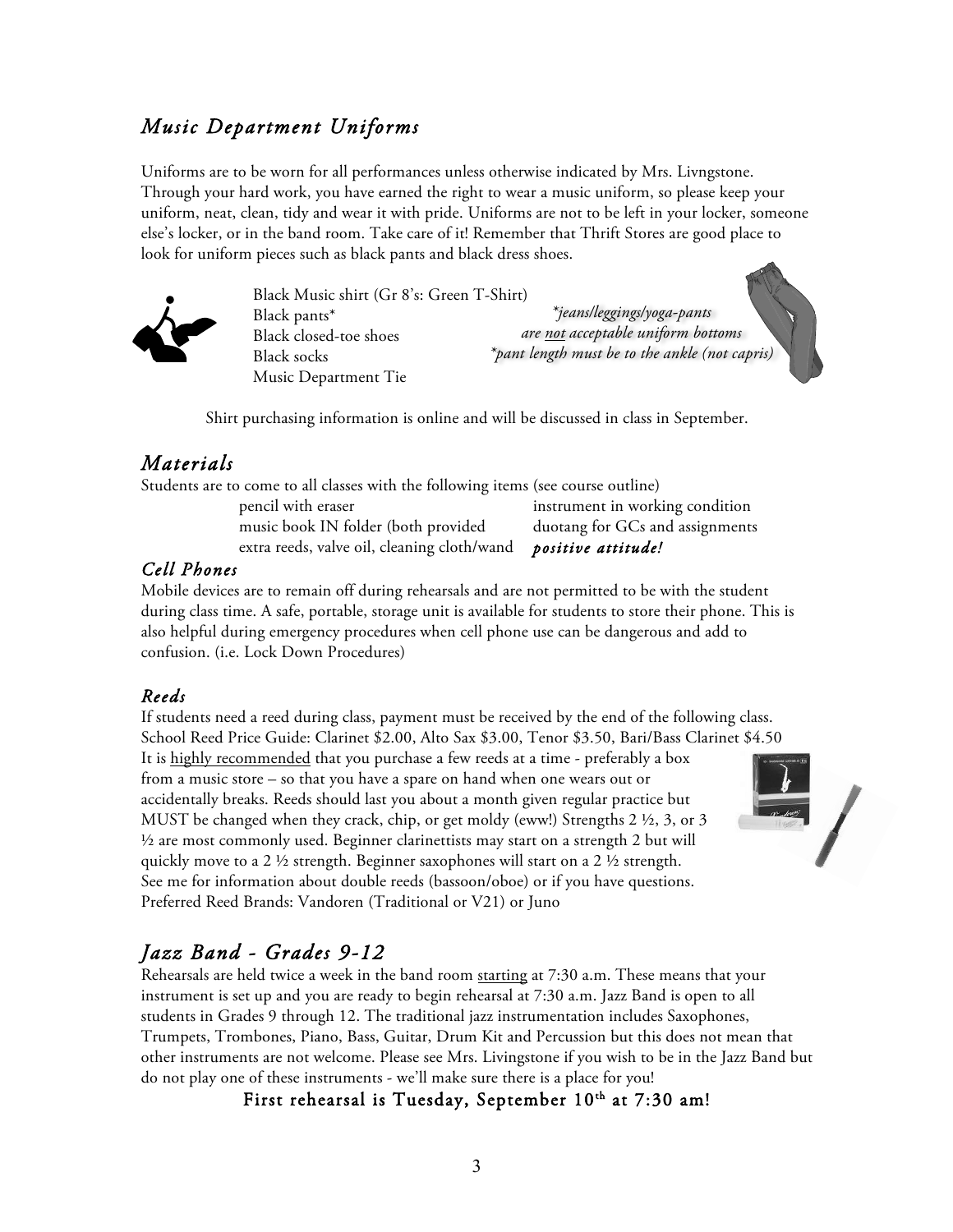## *Instrument Rental & Head Start Night*

Grade 8 Students have received an additional package regarding instrument selection and rental. New band 9-12 students will be able to get their instruments earlier or on Wednesday, September 18th. This is Rental Night at Queenesh Elementary School from 4:00-5:30 pm. I will be there to answer questions. School instruments available to rent for \$100/year.

Beginning students will be eager to put it together as soon as they receive their instrument… H O W E V E R…

## to avoid accidental damage, resist this urge!

The next evening  $(4:00 - 5:00 \text{ pm},$  Thursday, September 19<sup>th</sup>), students will be receiving instruction on proper care, assembly, and use of their instrument at our district's very successful Head Start Program. Afterwards, they will have the skills to assemble and practice their instrument at home! YAY!

Parents/Guardians are asked to ensure that students are able to attend the Head Start Program at



Mark R. Isfeld Secondary from 4:00 pm - 5:00 pm. They will be receiving instrumentspecific instruction from professional musicians with all other beginning students in the district. This is an invaluable opportunity for students and parent/guardians alike. In the days following, students will be asked to draw upon the knowledge they gain that evening therefore their attendance is extremely important. Adults are strongly encouraged to sit in with their students during the head start session so that they are able to help their student and maybe even try the instrument themselves at home.

### *All Students: Label Your Instruments!*

All instruments – school, personal, or store rental – are to be labelled on both sides of the case with the following information:

First and Last Name, Grade, School, City, Province

i.e. Regan Livingstone, Grade 99, G.P. Vanier, Courtenay, BC

Use masking tape and a sharpie for clear and quick identification, not just a luggage tag! Tags can fall off when instruments are piled together, put in bus luggage compartments, or get caught on clothing.

### *Vanier Music Parents Association (VMPA)*

A successful music program is only possible with parent and community support. This is a wonderful opportunity to help make your child's experience in music a terrific one. Any interested parent, guardian, grandparent, aunt or uncle, or friend who wishes to get involved with is welcome to attend.

Our first meeting will be Thursday, September  $12<sup>th</sup>$  at 5:30 pm in the Band Room following our Annual Music Department Welcome Back BBQ (3:30 – 5:00) (see website to sign up to contribute to this event)



Meetings are generally brief (45 minutes max) unless significant event planning is required. Our purpose is to promote and support the entire Vanier Music Program and its activities. Meetings provide an opportunity to meet with other music parents as we focus on concert organization, and upcoming fundraising events for tours, equipment, and the VMPA Bursary that is awarded annually to a deserving graduate of the music department.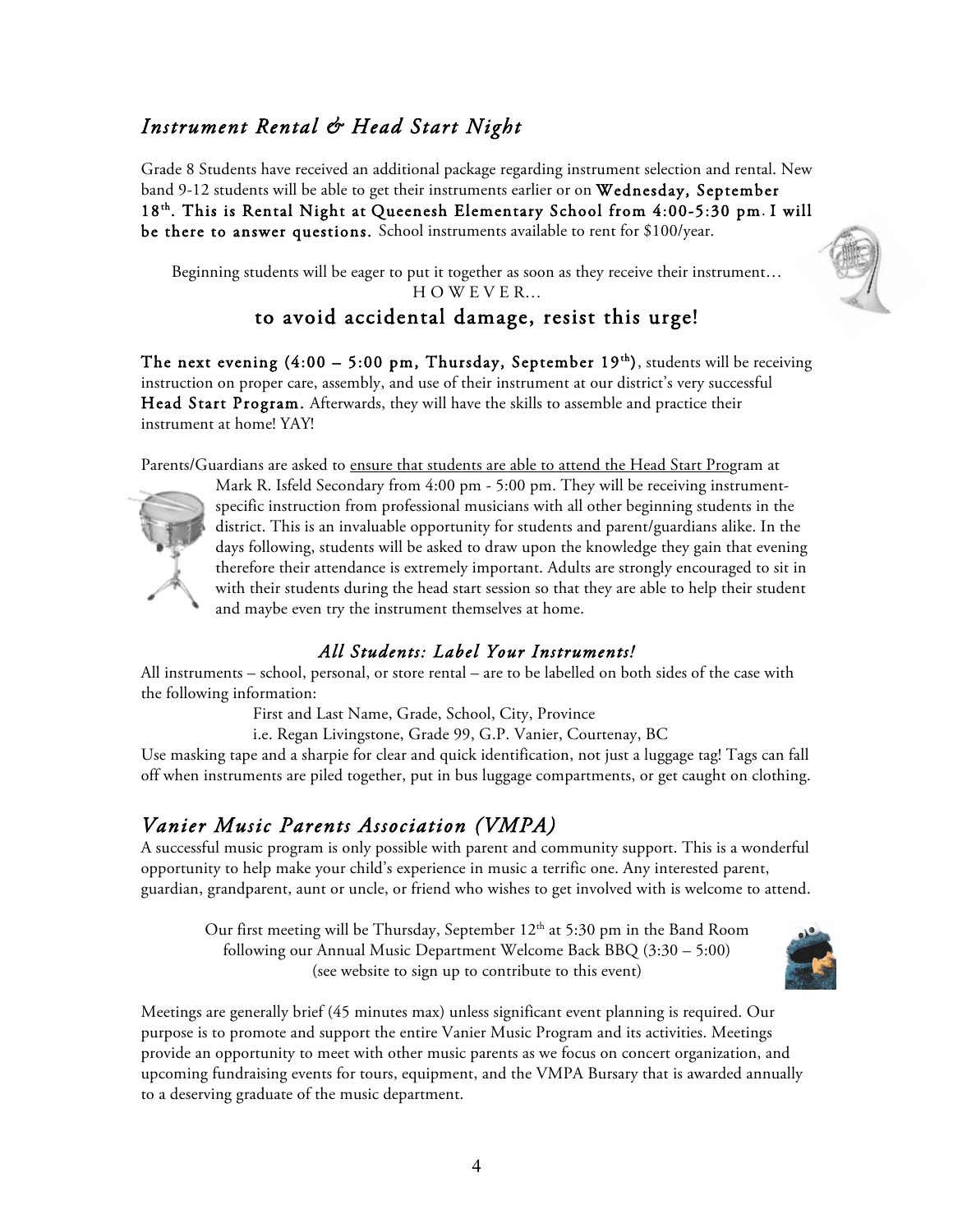## Music Dates 2018- 2019\* Please mark your calendars today!

### September 2019

4 - First day of classes (Grade 8's do not need/bring instruments this day)

4 - Veseys Fundraiser begins

12 - Welcome Back BBQ (3:30 - 5:00) & VMPA Meeting (5:30 - 6:30)

18 - District Rental Night 4:00-5:30 pm Queenesh Elementary School (Gymnasium)

19 - District Head Start Night 4:00-5:00 pm Mark R. Isfeld Secondary School (Meet in Multi-Purpose Room)

24/25- Jazz Band/Choir Retreat (Camp Homewood)

### October 2019

14 - Thanksgiving Day (no school) 18 - ProD Day (no school)

#### November 2019

TBD - Poinsettia Fundraiser Starts 4 - Purdy's Chocolates Christmas Campaign Starts 6 - Grade 8 Band 'Informance' Night 19/20 - Comox Valley Concert Band Festival (Sid Williams Theatre) (Gr.9-12) 26 - Purdy's Campaign Orders Due

#### December 2019

5 - Winter Concert 6:30 pm - 8:00 pm (all ensembles)

#### January 2020

6 - First Day Back at School (yes, instruments needed!)

### February 2020

4 - PaintNite Fundraiser 19 - Jazz Night and Coffee House 26/27/28 - (dates TBD) BandFest at University of Victoria (Gr 9) TBD - LTMS and Cumberland School Visits (Jazz & Gr 9)

### March 2020

16-27 - Spring Break

#### April 2020

7/8 - Vancouver Island Concert Band Festival (Gr 8) TBD - Elementary School Visits; Queenesh, Huband, Miracle Beach - (Jazz & Gr 9) TBD - Incoming Grade 8 "Instrument Test Drive"

### May 2020

TBD - Rockies Tour 2.0 (Gr 10/11/12 Bands) 28 - Spring Concert 6:30 - 8:00 (all ensembles)

June 2020

\* when TBD (to be determined) dates are confirmed, notices will be distributed via email and in class and placed on the website. Notices of additional fundraisers and performance dates will also be distributed in the same manner.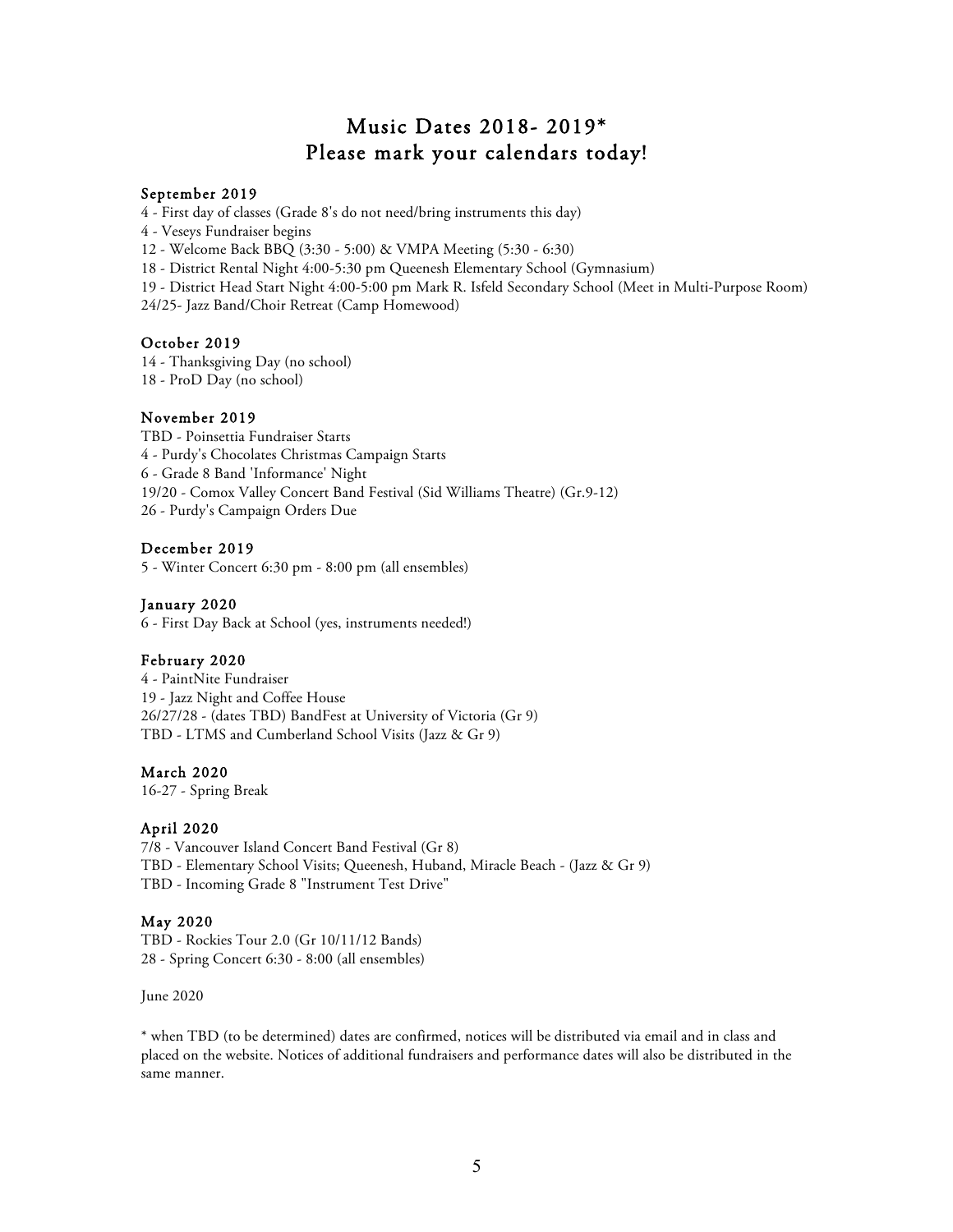| October 1-7<br>Due                                                                    |                 |                                                       | Nomber 2019              |                                     | Name:                                                           |                                                 |                           |
|---------------------------------------------------------------------------------------|-----------------|-------------------------------------------------------|--------------------------|-------------------------------------|-----------------------------------------------------------------|-------------------------------------------------|---------------------------|
|                                                                                       |                 |                                                       |                          |                                     |                                                                 | M/W<br>Class: Band 8                            | $\rm T/Th$                |
| Assignments<br>1250                                                                   |                 |                                                       |                          |                                     |                                                                 |                                                 |                           |
|                                                                                       |                 | Focus: Routine, Consistency, Precision                |                          |                                     |                                                                 | email: Regan.Livingstone@sd71.bc.ca             |                           |
| Due September 13<br>Choice Sheets                                                     | Sunday          | Monday                                                | Luesday                  | Wednesday                           | Thursday                                                        | Friday                                          | $\operatorname{Saturday}$ |
| Written Assignments<br>As Distributed                                                 |                 | $\mathbb{C}$                                          | 3                        | $\overline{\phantom{0}}$            | ഗ                                                               | $\circ$                                         | $\overline{ }$            |
| White Karate Belt                                                                     |                 | Labour Day                                            | School Starts!           |                                     |                                                                 |                                                 |                           |
| with all materials (instrument, folder, pencil)<br>Set up properly in a timely manner | $\infty$        | 0                                                     | $\supseteq$              | $\equiv$                            | 12                                                              | $\frac{2}{3}$                                   | $\overline{1}$            |
| each class from Sept 27- Oct 4                                                        |                 |                                                       |                          |                                     | Music BBQ 3:30<br>VMPA 5:30pm                                   | Choice Sheets<br>DUE                            |                           |
| Yellow Karate Belt (October)<br>#12 Cardiff by the Sea<br>ნ                           | $\overline{15}$ | $\frac{6}{1}$                                         | $\overline{17}$          | $\overline{18}$                     | $\overline{0}$                                                  | $\overline{20}$                                 | $\overline{21}$           |
| Student Goals                                                                         |                 |                                                       |                          | Night (Queenesh)<br>District Rental | (Mark Isfeld)<br>Head Start                                     |                                                 |                           |
|                                                                                       | 22              | 23                                                    | 24                       | 25                                  | 26                                                              | 27                                              | 28                        |
| steps:                                                                                |                 |                                                       | (Jazz/Choir)<br>Homewood | Jazz/Choir)<br>Homewood             |                                                                 | White Belt Starts<br>$\left(\text{T/Th}\right)$ |                           |
| $\overline{q}$                                                                        | 29              | $30\,$                                                |                          |                                     |                                                                 |                                                 |                           |
| steps:                                                                                |                 | White Belt Starts<br>$\left(\text{M}/\text{M}\right)$ |                          |                                     |                                                                 |                                                 |                           |
| $\dot{\mathfrak{D}}$                                                                  |                 |                                                       |                          |                                     | Student $K$ eflection (to be completed at the end of the month) |                                                 |                           |
| steps:                                                                                | <b>NYM</b>      | $\bigcirc$<br>FM EX                                   |                          |                                     |                                                                 |                                                 |                           |
| initials/date                                                                         | Signature:      | Comments from Home (end of month)                     |                          |                                     | Comments from Mrs. Livingstone                                  |                                                 |                           |
|                                                                                       |                 |                                                       |                          |                                     |                                                                 |                                                 |                           |